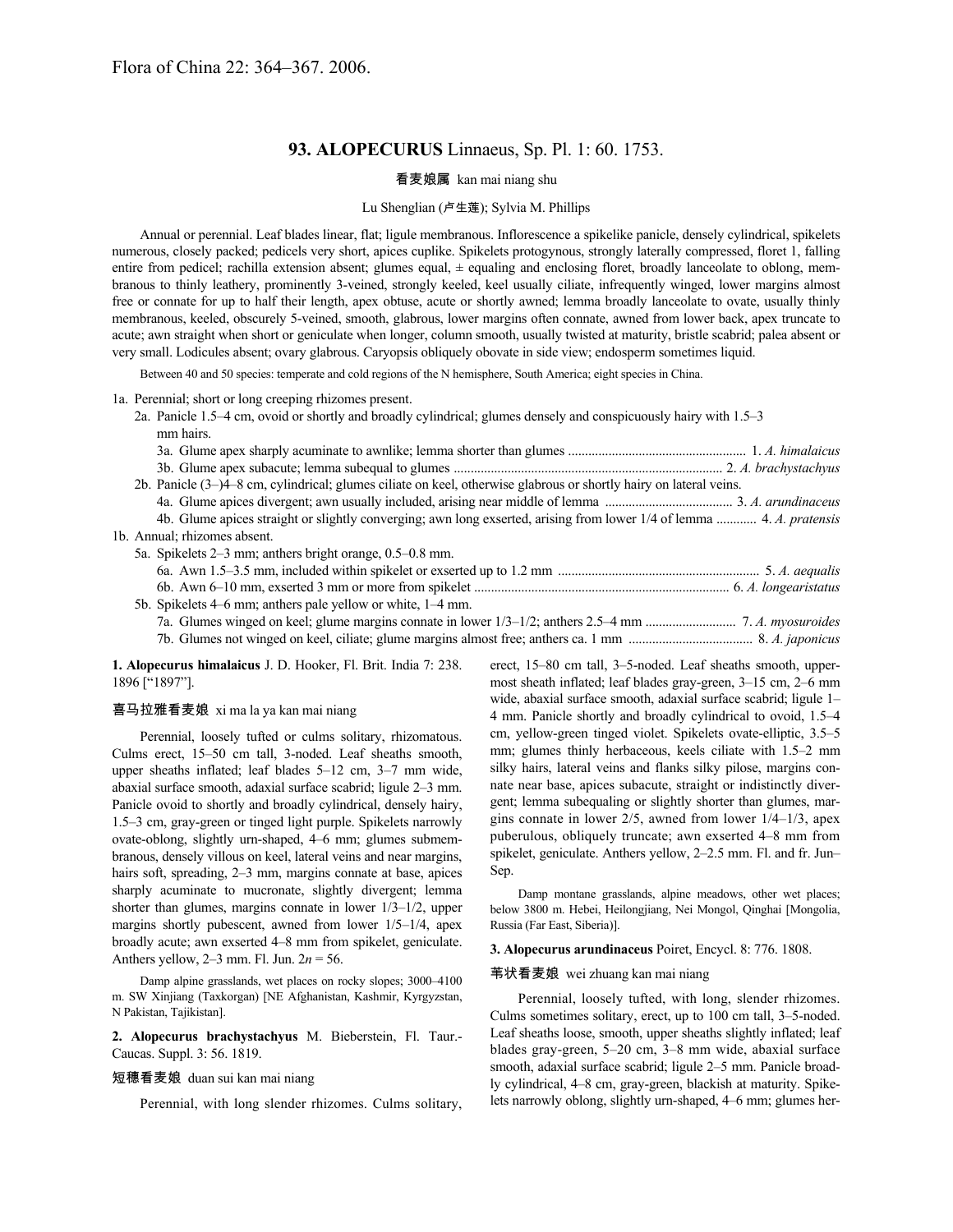baceous, upper part scabrid, keels densely pilose, glabrous or thinly pilose near margins or more generally on flanks, margins connate in lower 1/5, apices acute, slightly divergent (keel shallowly concave below apex); lemma slightly shorter than glumes, margins connate in lower 1/3–1/2, awned from slightly below middle, apex puberulous, obliquely truncate; awn usually included in spikelet, sometimes exserted up to 2.5 mm, usually straight, weakly geniculate with twisted column when longer. Anthers yellow, 2–3 mm. Fl. and fr. Jul–Sep. 2*n* = 28.

Damp grasslands; 600–3300 m. Gansu, Heilongjiang, Nei Mongol, Ningxia, Qinghai, Xinjiang [Kashmir, Kazakhstan, Kyrgyzstan, Mongolia, N Pakistan, Russia, Tajikistan, Turkmenistan, Uzbekistan; SW Asia, Europe; introduced in North America].

#### **4. Alopecurus pratensis** Linnaeus, Sp. Pl. 1: 60. 1753.

#### 大看麦娘 da kan mai niang

*Alopecurus alpinus* Smith var. *songaricus* Schrenk ex Fischer & Meyen; *A. songaricus* (Schrenk ex Fischer & Meyen) V. Petrov.

Perennial, loosely tufted, shortly rhizomatous.Culms erect, slightly geniculate at base, up to 100 cm tall, 3–5-noded. Leaf sheaths loose, smooth, slightly inflated; leaf blades 5–25 cm, 3– 10 mm wide, abaxial surface smooth, adaxial surface scaberulous; ligule 2–4 mm. Panicle cylindrical, 3–8 cm, gray-green. Spikelets elliptic, 4–6 mm; glumes herbaceous, smooth, keels stiffly ciliate, lateral veins shortly pilose, margins connate in lower 1/3, apices acute, slightly convergent; lemma equaling or slightly shorter than glumes, margins connate below middle, awned from lower 1/4, apex puberulous, subacute; awn exserted 3–6 mm from spikelet, weakly geniculate, column not twisted. Anthers yellow,  $2-3.5$  mm. Fl. and fr. Apr-Aug.  $2n =$ 28.

Montane meadows, forest margins, river valleys; 1500–2500 m. Heilongjiang, Nei Mongol, Xinjiang [Kazakhstan, Kyrgyzstan, Mongolia, Russia, Tajikistan, Uzbekistan; SW Asia, Europe; introduced elsewhere].

This species has been introduced to Japan, North America, and some other temperate countries as a pasture and forage grass.

## **5. Alopecurus aequalis** Sobolewski, Fl. Petrop. 16. 1799.

## 看麦娘 kan mai niang

*Alopecurus aequalis* subsp. *amurensis* (Komarov) Hultén; *A. aequalis* var. *amurensis* (Komarov) Ohwi; *A. aequalis* subsp. *aristulatus* (Michaux) Tzvelev; *A. aequalis* var. *aristulatus* (Michaux) Tzvelev; *A. amurensis* Komarov; *A. aristulatus* Michaux; *A. geniculatus* var. *aequalis* (Sobolewski) Paunero.

Annual, loosely tufted. Culms weak, geniculately ascending, occasionally rooting and branching from lower nodes, 15– 40 cm tall. Leaf sheaths smooth, glabrous, slightly inflated; leaf blades light green, soft, 3–10 cm, 2–6 mm wide, abaxial surface smooth, glabrous, adaxial surface closely ribbed, scaberulous; ligule 2–5 mm. Panicle narrowly cylindrical, 2–7 cm, pale graygreen. Spikelets elliptic or oblong, 2–3 mm; glumes membranous, smooth, keels ciliate-hispid, lateral veins hispid on lower part, margins connate at base, apices obtuse; lemma equaling or

slightly longer than glumes, margins connate below middle, awned from lower 1/4–1/3, apex obtuse; awn included within spikelet or exserted up to 1.2 mm, straight. Anthers orange, 0.5–0.8 mm. Fl. and fr. Apr–Aug. 2*n* = 14.

Irrigation ditches, rice fields, damp grasslands, other wet weedy places; below 3500 m. Anhui, Fujian, Guangdong, Guizhou, Hebei, Heilongjiang, Henan, Hubei, Jiangsu, Jiangxi, Nei Mongol, Shaanxi, Shandong, Sichuan, Taiwan, Xinjiang, Xizang, Yunnan, Zhejiang [Bhutan, Japan, Kashmir, Kazakhstan, Korea, Kyrgyzstan, Mongolia, Nepal, Russia, Tajikistan, Turkmenistan, Uzbekistan; NorthAmerica, SW Asia, Europe].

This is a widespread, semi-aquatic weed of N temperate regions of the world, now introduced to Australia and elsewhere.

East Asian forms tend to have more obvious awns than usual, perhaps due to introgression from *Alopecurus longearistatus*. *Alopecurus amurensis* and *A. aristulatus* are both based on such forms. A form from South America with glabrous glumes has been separated as *A. hitchcockii* Parodi. A specimen of this species has been found on waste ground in Chengdu, Sichuan.

**6. Alopecurus longearistatus** Maximowicz, Prim. Fl. Amur. 327. 1859.

#### 长芒看麦娘 chang mang kan mai niang

*Alopecurus mandshuricus* Litvinov.

Annual, loosely tufted. Culms geniculately ascending, 15– 30 cm tall. Leaf sheaths lax, smooth, glabrous, upper sheaths sometimes inflated; leaf blades soft, 3–9 cm, 1–3.5 mm wide, abaxial surface smooth, glabrous, adaxial surface closely ribbed, scaberulous; ligule 2–4 mm. Panicle narrowly cylindrical, 4–7 cm, pale green, appearing villous from long slender awns, base often included in uppermost leaf sheath. Spikelets narrowly oblong, 2.5–3 mm; glumes membranous, smooth, keels and lateral veins ciliate, margins connate at base, apices obtuse; lemma equaling or slightly longer than glumes, margins connate below middle, awned from lower 1/4–1/3, apex obtuse; awn exserted 3 mm or more from spikelet, straight. Anthers orange, 0.4–0.8 mm. Fl. and fr. May–Jun. 2*n* = 14.

Damp sandy or muddy river banks and lake shores. Heilongjiang [Russia (Far East)].

#### **7. Alopecurus myosuroides** Hudson, Fl. Angl. 1: 23. 1762.

#### 大穗看麦娘 da sui kan mai niang

*Alopecurus agrestis* Linnaeus.

Annual, tufted. Culms erect or geniculately ascending, up to 80 cm tall. Leaf sheaths smooth, glabrous, upper sheaths slightly inflated; leaf blades 3–16 cm, 2–9 mm wide, glabrous, abaxial surface smooth or scabrid, adaxial surface scabrid; ligule 2–5 mm. Panicle narrowly cylindrical, up to 10 cm, tapering toward apex, yellow-green, pale green, or purplish. Spikelets narrowly oblong, 4.5–7.5 mm; glumes leathery, punctate-scabrid, keels narrowly winged, wings shortly pilose below, scabrid above, lateral veins very shortly pilose near base, margins connate in lower 1/3–1/2, apices acute; lemma slightly longer than glumes, margins connate in lower 1/3–1/2, awned from near base, apex acute; awn exserted 4–8 mm from spike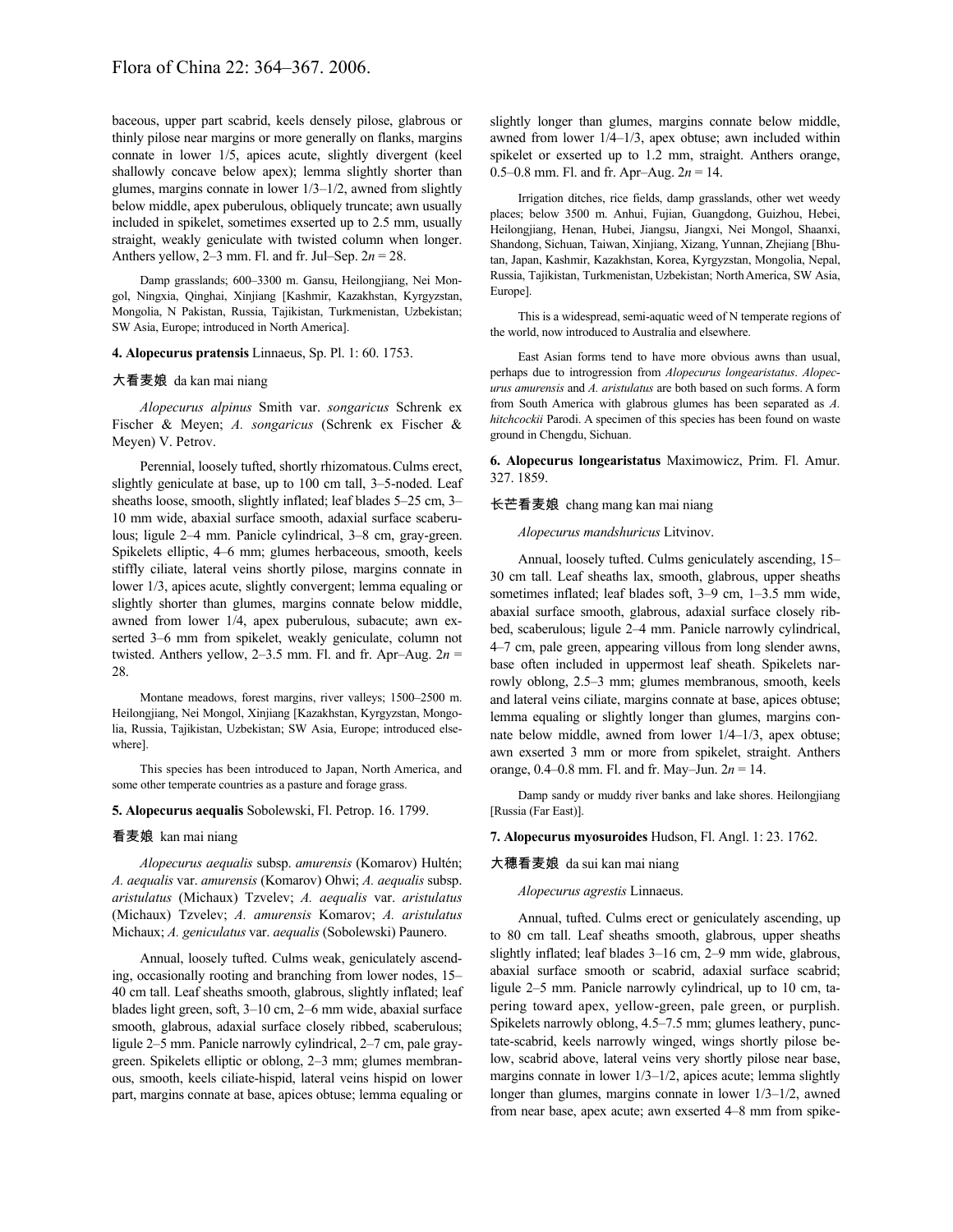let, geniculate. Anthers pale yellow, 2.5–4 mm. 2*n* = 14.

Fields, introduced. Taiwan (Taipei) [Kazakhstan, Kyrgyzstan, Pakistan, Russia, Tajikistan, Turkmenistan, Uzbekistan; SW Asia, Europe].

This species is adventive or introduced as a fodder grass in North America, Australia, and other temperate regions.

**8. Alopecurus japonicus** Steudel, Syn. Pl. Glumac. 1: 149. 1854.

# 日本看麦娘 ri ben kan mai niang

Annual, tufted, often forming large clump. Culms erect or geniculately ascending, sometimes branching fromlower nodes, 25–50 cm tall, 3–4-noded. Leaf sheaths lax, smooth, glabrous, upper sheaths inflated; leaf blades soft, glaucous, 3–12 cm, 3–7 mm wide, abaxial surface smooth, adaxial surface scaberulous; ligule 2–5 mm. Panicle cylindrical, 3–10 cm, yellow-green. Spikelets ovate-oblong, 4.8–7 mm; glumes herbaceous, smooth, keels wingless, stiffly ciliate, lateral veins pubescent near base or glabrous, margins connate only at extreme base, apices subacute; lemma slightly longer than glumes, herbaceous, margins connate in lower 2/5, awned from near base, apex subacute; awn exserted 5–8 mm from spikelet, weakly geniculate, column not twisted. Anthers white, ca. 1 mm. Fl. and fr. Feb–May.

Wet places; below 2000 m. Anhui, Fujian, Guangdong, Guizhou, Henan, Hubei, Jiangsu, Shaanxi, Sichuan, Yunnan, Zhejiang [Japan, Korea].